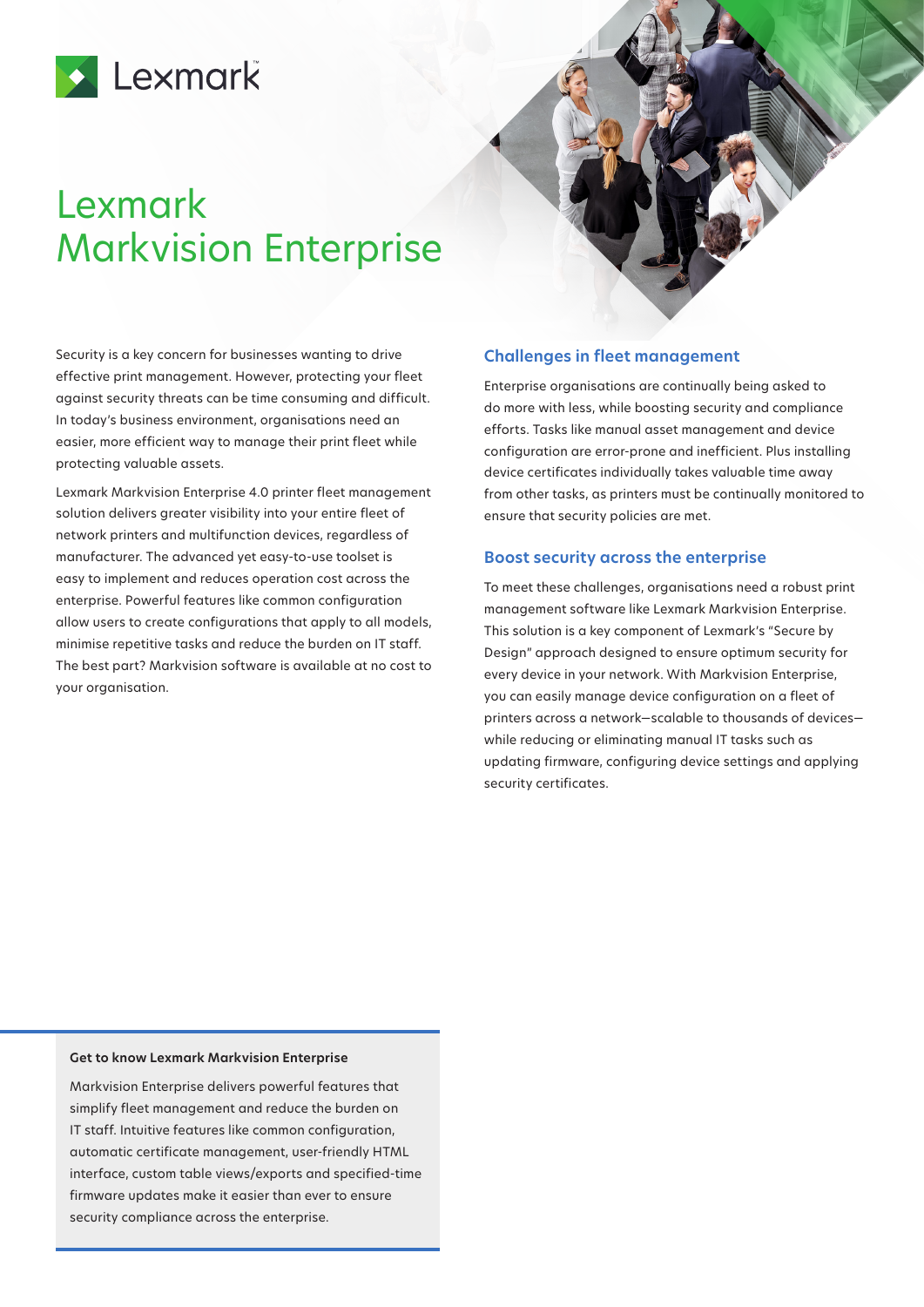Markvision Enterprise delivers powerful new features that simplify every aspect of fleet management:

- } **Scalable—**Centrally manage your entire fleet of network printers and multifunction devices, whether you have a few devices or thousands
- } **Intuitive—**Combine outstanding functionality with a modern user interface to provide a user experience that's intuitive, consistent and easy to use
- } **Role based—**Allow administrators to grant access based on individual users' responsibilities, controls, and access permissions
- **▶ Secure–Ensure optimum security with communications** that are encrypted at rest and in transit
- } **Easy installation—**Instal Markvision Enterprise with just a few clicks using the built-in database or connect to an existing Microsoft SQL database
- } **Web-based—**Use Markvision Enterprise for all your enterprise devices—no client application needed

#### **Asset management**

Managing your printer fleet can be a time-consuming process prone to errors and re-work. Markvision Enterprise eliminates these inefficiencies by helping administrators easily discover, organise and report on device capabilities and status.

- **Device discovery:** Create one or more discovery profiles with support for wild card search over multiple IP ranges, or upload a list of IP addresses.
- **Device and supplies status:** Quickly view device status and check consumables levels.
- **Organisation:** Easily find devices with saved search functionality that will return a list of devices that meet search criteria, or use keywords to find devices in specific locations or with specific purposes.
- } **Reporting:** Create custom views with device data columns and save views for reference later; export custom views into .csv or .html reports for processing outside of Markvision Enterprise.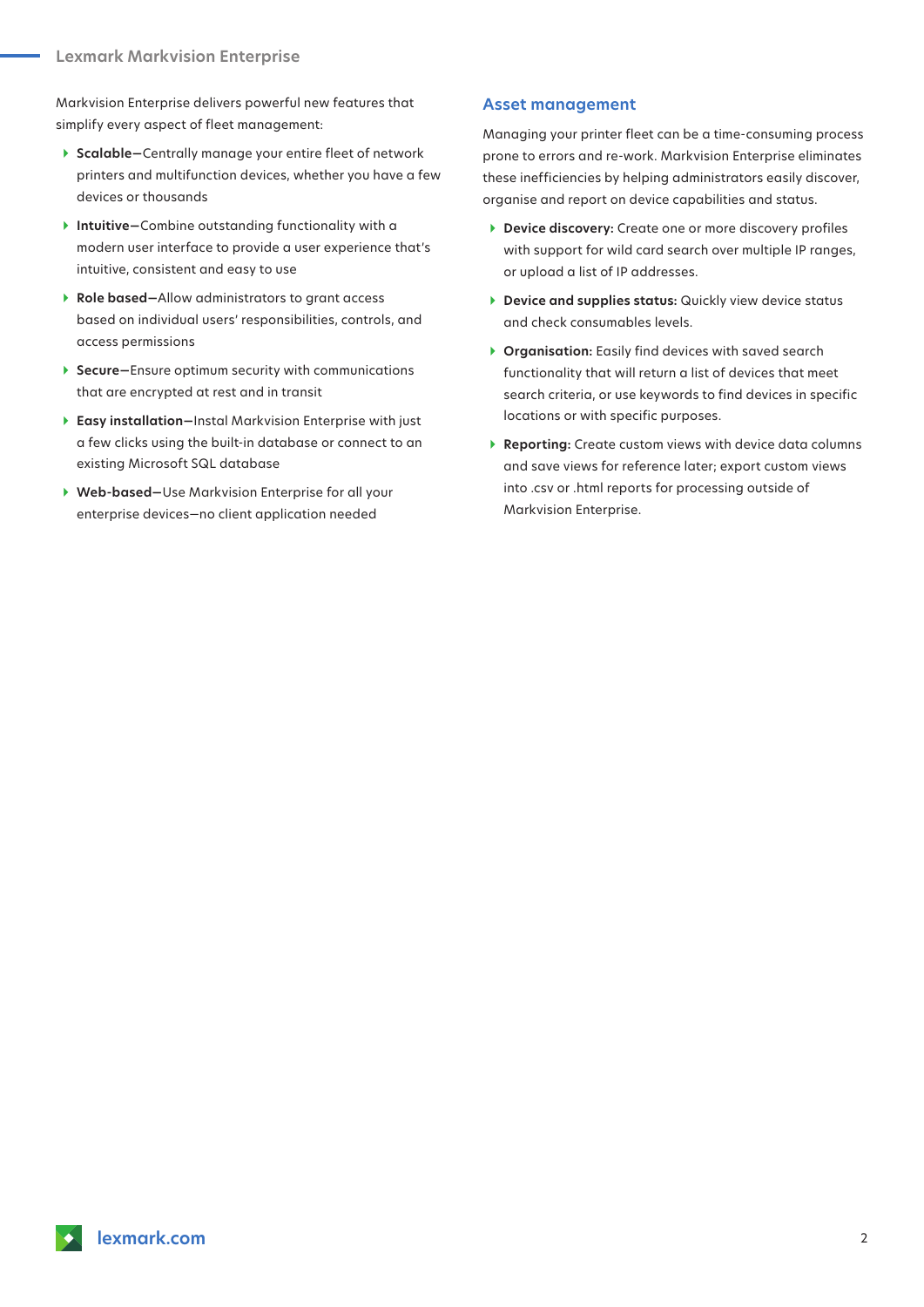## **Device configuration**

Manual configuration of device settings can lead to problems with inconsistent settings and firmware levels. Markvision Enterprise ensures your devices are configured correctly and can automatically remediate devices that do not match configuration settings.

- } **Common configuration:** Markvision Enterprise allows you to create a common configuration that contains settings for all Lexmark printers even across product families, to create configurations once and apply to all printer models.
- **▶ Conformance and enforcement: Restrict device functions** to only specified users or groups; prevent unauthorised users from changing security settings.
- } **Automated certificate management:** Creating device certificates manually can be time-consuming. Markvision Enterprise integrates with your certificate authority to automatically create, instal and verify the validity of the certificate, and expiring certificates are automatically regenerated before expiration.
- } **Firmware update windows:** With Markvision Enterprise, there is no need to work overnight for firmware updates to avoid interrupting business. You can create time and day windows for Markvision to update firmware to work on the task only during those specified hours.

## **Print fleet security**

Lexmark's comprehensive approach to security covers a full spectrum of features and functions designed to secure every endpoint on your network.

- } **Manage or change passwords:** Configure fleet with device passwords or LDAP authentication to secure remote management; easily change passwords across the fleet to meet password rotation policies.
- } **User or role-based permissions:** Restrict device functions to only specified users or groups; prevent unauthorised users from changing settings or changing security settings.
- } **Enable or disable ports and protocols:** Disable unused ports and protocols to reduce the attack surface of your print fleet.
- } **Enable audit logging:** Configure devices to automatically send audit log information to a SIEM (security information and event management) such as Splunk.